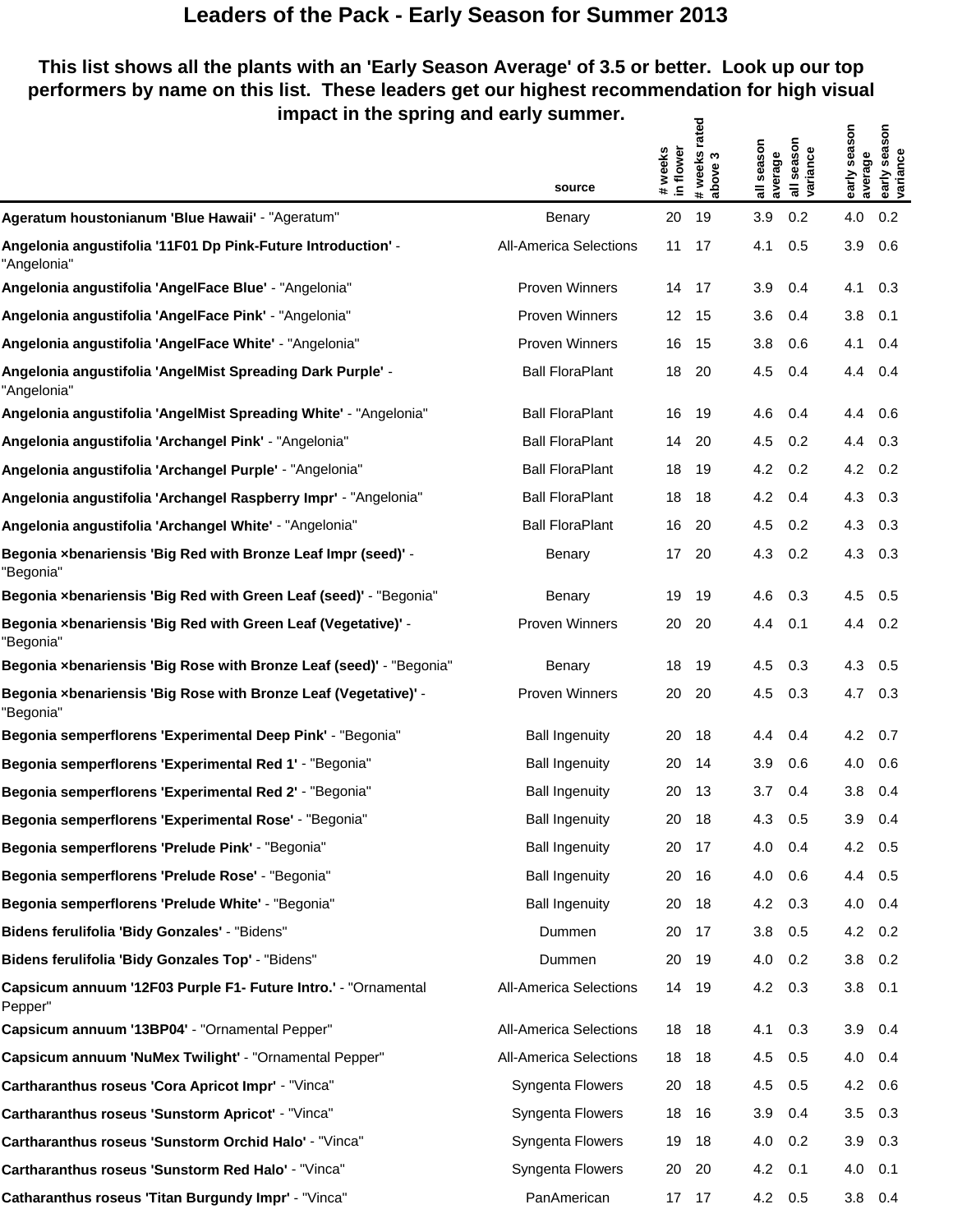|                                                                            |                               |                     |                  |                     |                        |                | SON                    |
|----------------------------------------------------------------------------|-------------------------------|---------------------|------------------|---------------------|------------------------|----------------|------------------------|
|                                                                            |                               |                     | weeks rated<br>S | season              | son                    | early season   |                        |
|                                                                            | source                        | #weeks<br>in flower | #week<br>above   | average<br>$\equiv$ | all seasor<br>variance | average        | early seas<br>variance |
| Catharanthus roseus 'Titan Rose Halo' - "Vinca"                            | PanAmerican                   | 18                  | 19               | 4.2                 | 0.3                    | 4.1            | 0.3                    |
| Celosia plumosa 'First Flame Red' - "Celosia"                              | PanAmerican                   | 20                  | 16               | 3.9                 | 0.6                    | 4.0            | 0.3                    |
| Celosia plumosa 'First Flame Yellow' - "Celosia"                           | PanAmerican                   | 20                  | 16               | 3.8                 | 0.7                    | 3.9            | 0.3                    |
| Cleome hassleriana 'Senorita Blanca' - "Cleome"                            | <b>Proven Winners</b>         | 20                  | 14               | 3.9                 | 0.8                    | 4.4            | 0.3                    |
| Cleome hassleriana 'Senorita Rosalita' - "Cleome"                          | <b>Proven Winners</b>         | 20                  | 13               | 3.9                 | 0.7                    | 4.4            | 0.5                    |
| <b>Cosmos bipinnatus 'Sweet Sixteen' - "Cosmos"</b>                        | <b>All-America Selections</b> | 15                  | 11               | 2.7                 | 1.9                    | 3.6            | 0.2                    |
| Cuphea Ilavea 'Sriracha Pink' - "Cuphea"                                   | Syngenta Flowers              | 19                  | 16               | 3.7                 | 0.5                    | 4.1            | 0.4                    |
| Cuphea Ilavea 'Sriracha Rose' - "Cuphea"                                   | Syngenta Flowers              | 17                  | 12               | 3.7                 | 1.2                    | 4.4            | 0.6                    |
| Cuphea Ilavea 'Sriracha Violet' - "Cuphea"                                 | Syngenta Flowers              | 18                  | 13               | 3.7                 | 0.9                    | 4.3            | 0.5                    |
| Dianthus '13BP01 Rose' - "Dianthus"                                        | <b>All-America Selections</b> | 14                  | 16               | 3.9                 | 0.5                    | 4.0            | 0.5                    |
| Dianthus 'Amazon Rose Magic' - "Dianthus"                                  | <b>All-America Selections</b> | 13                  | 16               | 3.9                 | 0.7                    | 3.7            | 0.4                    |
| Dianthus 'Barbarini Rose' - "Dianthus"                                     | <b>All-America Selections</b> | 17                  | 14               | 3.4                 | 0.2                    | 3.7            | 0.1                    |
| Dianthus 'Noverna Coral' - "Dianthus"                                      | All-America Selections        | 15                  | 14               | 3.7                 | 0.7                    | 4.1            | 0.3                    |
| Evolvulus hybrid 'Blue My Mind' - "Evolvulus"                              | <b>Proven Winners</b>         | 18                  | 18               | 4.0                 | 0.4                    | 3.6            | 0.1                    |
| Gazania rigens 'Kiss Frosty Orange' - "Gazania"                            | Syngenta Flowers              | 15                  | 18               | 4.2                 | 0.3                    | 3.9            | 0.4                    |
| Gazania rigens 'New Day Red Shades' - "Gazania"                            | PanAmerican                   | 20                  | 18               | 3.9                 | 0.2                    | 3.8            | 0.3                    |
| Gomphrena xhybrida 'Pin Ball Purple' - "Gomphrena"                         | Sakata                        | 20                  | 19               | 4.4                 | 0.4                    | 4.0            | 0.3                    |
| Gomphrena xhybrida 'Pin Ball White' - "Gomphrena"                          | Sakata                        | 20                  | 19               | 4.4                 | 0.4                    | 3.9            | 0.3                    |
| Gomprena globosa 'Las Vegas Pink' - "Gomphrena"                            | Benary                        | 20                  | 18               | 4.3                 | 0.5                    | 3.8            | 0.3                    |
| Gomprena globosa 'Las Vegas Purple' - "Gomphrena"                          | Benary                        | 18                  | 18               | 4.4                 | 0.5                    | 4.1            | 0.6                    |
| Guara lindheimeri 'Sparkle White' - "Gaura"                                | Keift                         | 15                  | 19               | 4.3                 | 0.3                    | 4.0            | 0.4                    |
| Gypsophila muralis 'Gypsy White' - "Gypsophila"                            | Sakata                        | 14                  | 7                | 2.2                 | 3.1                    | $3.7\quad 0.3$ |                        |
| Hibiscus '13BP02' - "Hibiscus"                                             | <b>All-America Selections</b> | 8                   | 10               | 3.1                 | 1.2                    | 3.6            | 0.3                    |
| Hibiscus sinensis 'Luna Red' - "Hibiscus"                                  | All-America Selections        | 9                   | 13               | 3.4                 | 1.6                    | 4.0            | 0.4                    |
| Impatiens 'SunPatiens Compact Electric Orange' - "Impatiens"               | Sakata                        | 20                  | 19               | 4.6                 | 0.3                    | 4.3            | 0.5                    |
| Impatiens 'SunPatiens Compact Hot Coral' - "Impatiens"                     | Sakata                        | 20                  | 19               | 4.6                 | 0.4                    | 4.2 0.5        |                        |
| Impatiens 'SunPatiens Compact Red' - "Impatiens"                           | Sakata                        | 20                  | 20               | 4.7                 | 0.2                    | 4.6            | 0.3                    |
| Impatiens 'SunPatiens Spreading Pink Flash' - "Impatiens"                  | Sakata                        | 20                  | 20               | 4.7                 | 0.2                    | 4.7 0.3        |                        |
| Impatiens hawkerii 'Divine Orange' - "New Guinea Impatiens"                | <b>All-America Selections</b> | 16                  | 18               | 4.1                 | 0.2                    | 3.8            | 0.3                    |
| Impatiens hawkerii 'Divine Orange Bronze Leaf' - "New Guinea<br>Impatiens" | <b>All-America Selections</b> | 14                  | 18               | 3.8                 | 0.1                    | 3.8            | 0.2                    |
| Impatiens hawkerii 'Magnum Dark Red' - "New Guinea Impatiens"              | Dummen                        | 20                  | 20               | 4.5                 | 0.2                    | 4.5 0.2        |                        |
| Impatiens hawkerii 'Magnum Hot Pink' - "New Guinea Impatiens"              | Dummen                        | 18                  | 20               | 4.5                 | 0.2                    | 4.6 0.3        |                        |
| Impatiens hawkerii 'Magnum Purple' - "New Guinea Impatiens"                | Dummen                        | 18                  | 15               | 3.9                 | 1.3                    | 4.6            | 0.3                    |
| Impatiens hawkerii 'Magnum Salmon' - "New Guinea Impatiens"                | Dummen                        | 20                  | 20               | 4.6                 | 0.2                    | 4.6 0.3        |                        |
| Impatiens hawkerii 'Magnum White Blush' - "New Guinea Impatiens"           | Dummen                        | 20                  | 20               | 4.1                 | 0.1                    | 4.2 0.2        |                        |
| Impatiens hawkerii 'Super Sonic Hot Pink ' - "New Guinea Impatiens"        | Syngenta Flowers              | 17                  | 19               | 3.8                 | 0.1                    | $3.8$ 0.1      |                        |
| Impatiens hawkerii 'Super Sonic Lavender ' - "New Guinea Impatiens"        | Syngenta Flowers              | 13                  | 20               | 4.2                 | 0.1                    | 4.2 0.2        |                        |
| Impatiens hawkerii 'Super Sonic Orange Ice ' - "New Guinea<br>Impatiens"   | Syngenta Flowers              | 17                  | 20               | 3.9                 | 0.1                    | 4.0 0.1        |                        |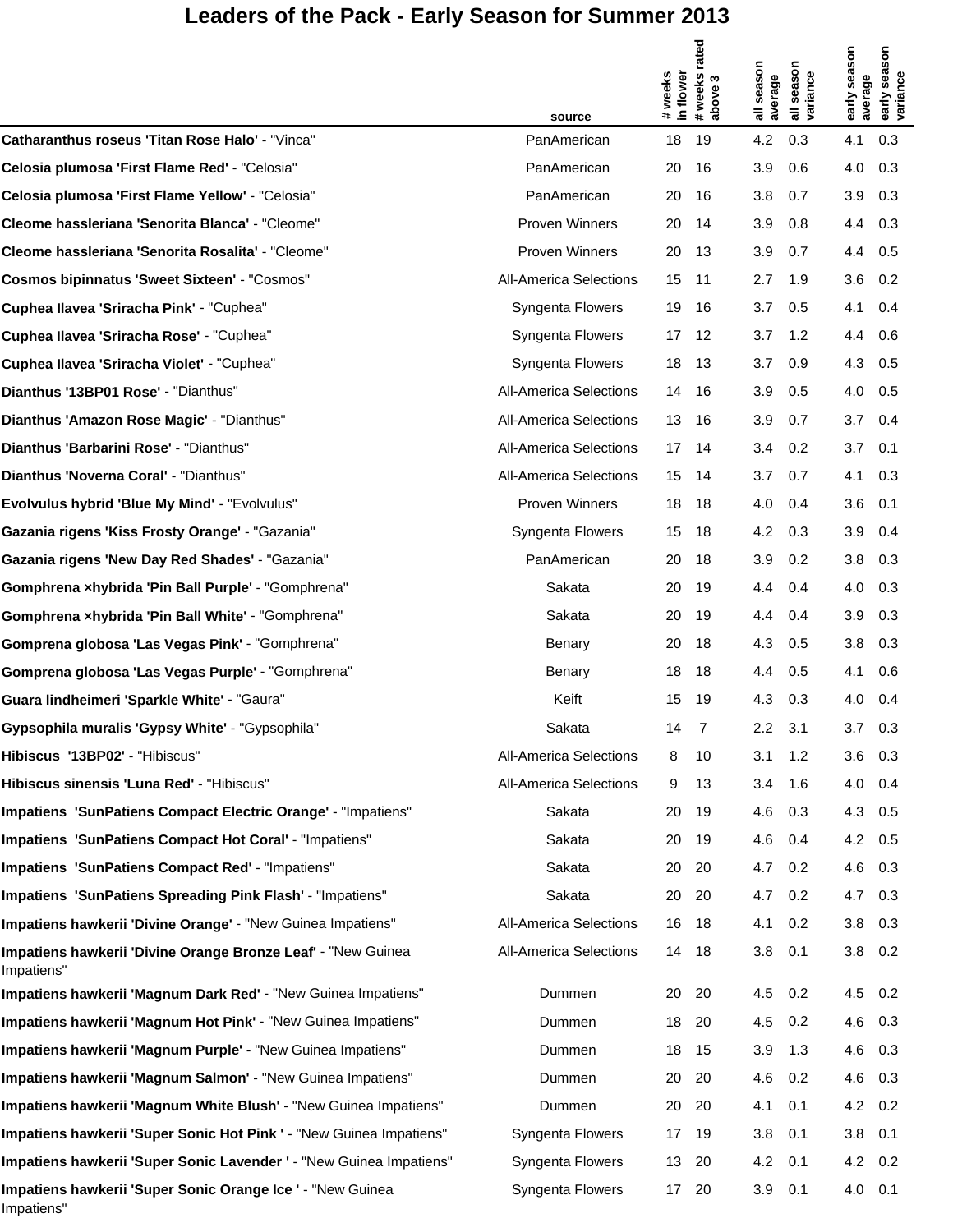|                                                                            | source                        | #weeks<br>in flower | # weeks rated<br>above 3 | season<br>average<br>$\equiv$ | season<br>all seaso<br>variance | early season<br>average | nosi<br>sea<br>early sea<br>variance |
|----------------------------------------------------------------------------|-------------------------------|---------------------|--------------------------|-------------------------------|---------------------------------|-------------------------|--------------------------------------|
| Impatiens hawkerii 'Super Sonic Pink ' - "New Guinea Impatiens"            | Syngenta Flowers              | 17                  | 20                       | 4.1                           | 0.1                             | 4.0                     | 0.1                                  |
| Impatiens hawkerii 'Super Sonic Purple ' - "New Guinea Impatiens"          | Syngenta Flowers              | 17                  | 16                       | 3.9                           | 0.4                             | 4.3                     | 0.2                                  |
| Impatiens hawkerii 'Super Sonic Sweet Cherry ' - "New Guinea<br>Impatiens" | Syngenta Flowers              | 17                  | 19                       | 3.9                           | 0.2                             | 4.0                     | 0.1                                  |
| Impatiens hawkerii 'Super Sonic White ' - "New Guinea Impatiens"           | Syngenta Flowers              | 13                  | 19                       | 4.4                           | 0.2                             | 4.2 0.3                 |                                      |
| Impatiens walleriana 'Xtreme Bright Eye' - "Impatiens"                     | Syngenta Flowers              | 19                  | 15                       | 3.5                           | 1.7                             | 4.4                     | 0.3                                  |
| Impatiens walleriana 'Xtreme Bright Rose' - "Impatiens"                    | Syngenta Flowers              | 17                  | 14                       | 3.7                           | 2.0                             | 4.4 0.5                 |                                      |
| Impatiens walleriana 'Xtreme Punch' - "Impatiens"                          | Syngenta Flowers              | 20                  | 15                       | 4.0                           | 1.9                             | 4.5                     | 0.5                                  |
| Impatiens walleriana 'Xtreme Salmon Impr' - "Impatiens"                    | Syngenta Flowers              | 15                  | 14                       | 3.3                           | 2.1                             | $3.7\quad 0.3$          |                                      |
| <b>Ipomoea batatas 'FloraMia Nero' - "Sweet Potato"</b>                    | Dummen                        | 20                  | 20                       | 4.7                           | 0.2                             | 4.5                     | 0.4                                  |
| Lantana camara 'Little Lucky Hot Pink' - "Lantana"                         | <b>Ball FloraPlant</b>        | 20                  | 18                       | 4.3                           | 0.5                             | $3.8$ 0.3               |                                      |
| Lantana camara 'Little Lucky Peach Glow' - "Lantana"                       | <b>Ball FloraPlant</b>        | 20                  | 20                       | 4.0                           | 0.2                             | 4.0                     | 0.2                                  |
| Lantana camara 'Little Lucky Red' - "Lantana"                              | <b>Ball FloraPlant</b>        | 19                  | 19                       | 4.5                           | 0.4                             | 4.1                     | 0.4                                  |
| Lobelia erinus 'Bella Acqua' - "Lobelia"                                   | Dummen                        | 20                  | 8                        | 2.6                           | 1.2                             | 3.6                     | 0.1                                  |
| Lobelia erinus 'Bella Bianca' - "Lobelia"                                  | Dummen                        | 20                  | 10                       | 3.4                           | 0.8                             | 4.1                     | 0.3                                  |
| Lobelia erinus 'Bella Blue' - "Lobelia"                                    | Dummen                        | 20                  | 8                        | 2.6                           | 2.2                             | 3.9                     | 0.4                                  |
| Lobelia erinus 'Bella Donna' - "Lobelia"                                   | Dummen                        | 20                  | 10                       | 3.0                           | 1.4                             | 4.1                     | 0.1                                  |
| Lobularia hybrid 'Blushing Princess' - "Alyssum"                           | <b>Proven Winners</b>         | 20                  | 14                       | 3.6                           | 0.4                             | 3.9                     | 0.5                                  |
| Lobularia hybrid 'Frosty Knight' - "Alyssum"                               | Proven Winners                | 20                  | 17                       | 3.8                           | 0.3                             | 3.9                     | 0.5                                  |
| Lobularia hybrid 'Snow Princess' - "Alyssum"                               | Proven Winners                | 20                  | 19                       | 3.9                           | 0.2                             | 4.3                     | 0.1                                  |
| Lobularia hybrid 'White Knight' - "Alyssum"                                | Proven Winners                | 20                  | 19                       | 3.9                           | 0.2                             | 4.1                     | 0.2                                  |
| Muhlenbergia dumsa 'Bamboo Muhly Grass' - "Muhly Grass"                    | <b>Pleasant Acres Nursery</b> | 0                   | 20                       | 4.3                           | 0.2                             | 4.1                     | 0.2                                  |
| Osteospermum ecklonis '13BP05 Pure White' - "Sparkler Daisy"               | All-America Selections        | 15                  | 19                       | 3.6                           | 0.1                             | 3.6                     | 0.1                                  |
| Osteospermum ecklonis 'Akila White' - "Sparkler Daisy"                     | All-America Selections        | 16                  | 18                       | 3.6                           | 0.1                             | 3.6                     | 0.2                                  |
| Pelargonium 'Boldly Burgundy' - "Geranium"                                 | Proven Winners                | 20                  | 19                       | 4.2                           | 0.3                             | 4.2 0.4                 |                                      |
| Pelargonium 'Boldly Dark Red' - "Geranium"                                 | Proven Winners                | 20                  | 18                       | 4.2                           | 0.3                             | 4.1                     | 0.6                                  |
| Pelargonium 'Boldly Hot Pink' - "Geranium"                                 | Proven Winners                | 20                  | 9                        | 3.1                           | 0.7                             | 3.8                     | 0.3                                  |
| Pelargonium 'Boldly Scarlet Fire' - "Geranium"                             | Proven Winners                | 20                  | 15                       | 3.6                           | 0.2                             | $3.8$ 0.2               |                                      |
| Pelargonium 'Timeless Deep Red' - "Geranium"                               | Proven Winners                | 20                  | 19                       | 4.1                           | 0.3                             | 4.1                     | 0.5                                  |
| Pelargonium 'Timeless Lavender' - "Geranium"                               | Proven Winners                | 20                  | 16                       | 3.6                           | 0.2                             | $3.9$ 0.2               |                                      |
| Pelargonium 'Timeless Orange' - "Geranium"                                 | Proven Winners                | 28                  | 19                       | 3.9                           | 0.3                             | 4.1                     | 0.5                                  |
| Pelargonium 'Timeless Pink' - "Geranium"                                   | Proven Winners                | 20                  | 9                        | 2.5                           | 1.6                             | $3.7\quad 0.3$          |                                      |
| Pelargonium 'Timeless Rose' - "Geranium"                                   | Proven Winners                | 19                  | 15                       | 3.7                           | 0.2                             | 3.5                     | 0.2                                  |
| Pelargonium interspecific 'Calliope Dark Red' - "Geranium"                 | Syngenta Flowers              | 18                  | 17                       | 4.1                           | 0.3                             | $3.9$ 0.4               |                                      |
| Pelargonium interspecific 'Calliope Scarlet Fire' - "Geranium"             | Syngenta Flowers              | 16                  | 11                       | 3.4                           | 0.1                             | 3.5                     | 0.2                                  |
| Pennisetum 'Cherry Sparkler' - "Fountain Grass"                            | <b>Pleasant Acres Nursery</b> | 14                  | 16                       | 4.4                           | 0.8                             | $3.8$ 0.8               |                                      |
| Pennisetum 'Fireworks' - "Fountain Grass"                                  | <b>Pleasant Acres Nursery</b> | 10                  | 16                       | 4.2                           | 0.7                             | 3.6                     | 0.5                                  |
| Pennisetum purpureum 'Vertigo' - "Pennisetum"                              | Proven Winners                | 6                   | 20                       | 4.8                           | 0.1                             | 4.7                     | 0.2                                  |
| Penstemon hartwegii 'Arabesque Appleblossom' - "Penstemon"                 | Syngenta Flowers              | $\overline{7}$      | 15                       | 3.9                           | 0.6                             | 4.2 0.6                 |                                      |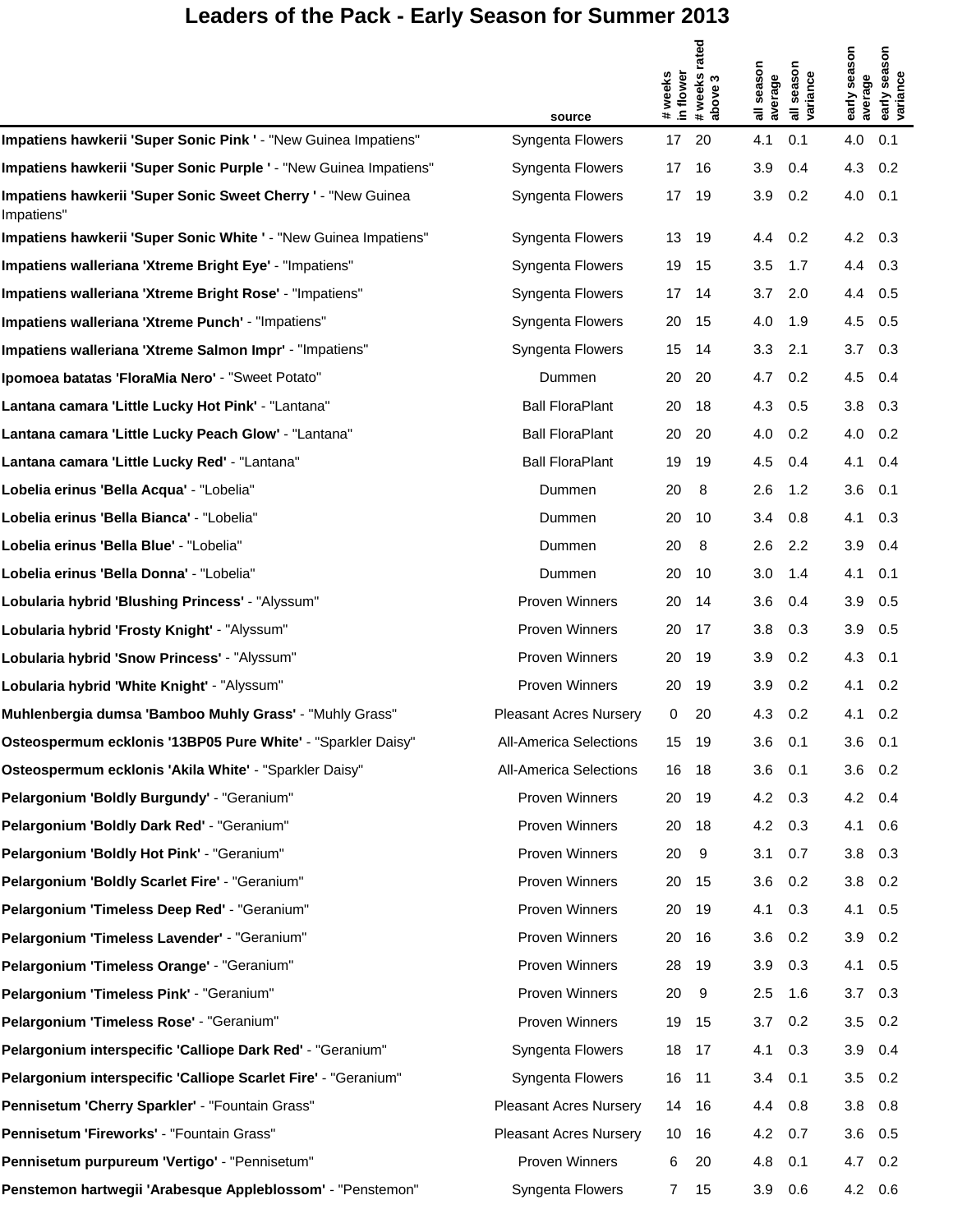|                                                                                                | source                        | # weeks<br>in flower | # weeks rated<br>above 3 | season<br>average | season<br>all seasor<br>variance | early season<br>average | early season<br>variance |
|------------------------------------------------------------------------------------------------|-------------------------------|----------------------|--------------------------|-------------------|----------------------------------|-------------------------|--------------------------|
| Penstemon hartwegii 'Arabesque Pink' - "Penstemon"                                             | Syngenta Flowers              | $\overline{7}$       | 8                        | 3.1               | 0.9                              | 3.8                     | 0.3                      |
| Penstemon hartwegii 'Arabesque Red' - "Penstemon"                                              | Syngenta Flowers              | 7                    | 6                        | 2.6               | 1.4                              | 3.5                     | 0.2                      |
| Penstemon hartwegii 'Arabesque Violet' - "Penstemon"                                           | Syngenta Flowers              | 5                    | 15                       | 3.7               | 0.3                              | 3.7                     | 0.2                      |
| Pentas lanceolata 'Northern Lights Lavender' - "Pentas"                                        | Benary                        | 14                   | 18                       | 3.9               | 0.4                              | 3.7                     | 0.3                      |
| Petunia xhybrida '13BP06 Milliflora' - "Petunia"                                               | <b>All-America Selections</b> | 20                   | 16                       | 3.7               | 0.4                              | 4.0                     | 0.4                      |
| Petunia xhybrida 'Mini Blast Rose' - "Petunia"                                                 | Sakata                        | 13                   | 9                        | 2.1               | 3.0                              | 3.6                     | 0.4                      |
| Petunia xhybrida 'Shock Wave Deep Purple' - "Petunia"                                          | <b>All-America Selections</b> | 14                   | 6                        | 2.3               | 2.7                              | 3.5                     | 0.4                      |
| Petunia xhybrida 'Supertunia Orchid Charm' - "Petunia"                                         | Proven Winners                | 14                   | 11                       | 2.7               | 3.6                              | 4.2                     | 0.3                      |
| Petunia xhybrida 'Supertunia Vista Bublegum' - "Petunia"                                       | Proven Winners                | 14                   | 13                       | 2.9               | 4.2                              | 4.5                     | 0.4                      |
| Phlox maculata 'Phloxy Lady Hot Pink' - "Phlox"                                                | Dummen                        | 15                   | 11                       | 2.8               | 2.6                              | 4.0                     | 0.4                      |
| Phlox maculata 'Phloxy Lady White' - "Phlox"                                                   | Dummen                        | 14                   | 8                        | 2.2               | 3.1                              | 3.7                     | 0.4                      |
| Portulaca grandiflora 'Cupcake Carrot' - "Portulaca"                                           | Dummen                        | 20                   | 20                       | 4.4               | 0.4                              | 4.3                     | 0.5                      |
| Portulaca grandiflora 'Cupcake Cherry Baby' - "Portulaca"                                      | Dummen                        | 20                   | 20                       | 4.6               | 0.3                              | 4.4                     | 0.4                      |
| Portulaca grandiflora 'Cupcake Grape Jelly' - "Portulaca"                                      | Dummen                        | 20                   | 14                       | 3.5               | 1.0                              | 3.9                     | 0.3                      |
| Portulaca grandiflora 'Cupcake Magenta 70 (72717)' - "Portulaca"                               | Dummen                        | 20                   | 20                       | 4.6               | 0.3                              | 4.4                     | 0.4                      |
| Portulaca grandiflora 'Cupcake Magenta 72 (72724)' - "Portulaca"                               | Dummen                        | 20                   | 17                       | 4.2               | 0.8                              | 4.3                     | 0.4                      |
| Portulaca grandiflora 'Cupcake Peachy' - "Portulaca"                                           | Dummen                        | 20                   | 20                       | 4.4               | 0.4                              | 4.3                     | 0.5                      |
| Portulaca grandiflora 'Cupcake Salmon 73 (72720)' - "Portulaca"                                | Dummen                        | 20                   | 20                       | 4.4               | 0.3                              | 4.3                     | 0.5                      |
| Portulaca grandiflora 'Cupcake Salmon 74 (72721)' - "Portulaca"                                | Dummen                        | 20                   | 20                       | 4.2               | 0.2                              | 4.1                     | 0.2                      |
| Portulaca grandiflora 'Cupcake Yellow 72 (72719)' - "Portulaca"                                | Dummen                        | 20                   | 20                       | 4.6               | 0.3                              | 4.4                     | 0.5                      |
| Rudbeckia hirta 'Denver Daisy' - "Rudbeckia"                                                   | Benary                        | 12 <sup>2</sup>      | 16                       | 3.9               | 2.1                              | 4.6                     | 0.2                      |
| Rudbeckia hirta 'Prairie Sun' - "Rudbeckia"                                                    | Benary                        | 13                   | 15                       | 3.5               | 0.6                              | 3.5                     | 0.1                      |
| Rudbeckia hirta 'TigerEye Gold' - "Rudbeckia"                                                  | Syngenta Flowers              | 14                   | - 15                     | 3.7               | 1.0                              | 4.1 0.2                 |                          |
| Salvia farinacea 'Evolution Violet' - "Salvia"                                                 | Benary                        | 18                   | 18                       | 4.0               | 0.5                              | 4.1                     | 0.1                      |
| Salvia farinacea 'Evolution White' - "Salvia"                                                  | Benary                        | 18                   | 18                       | 4.2               | 0.4                              | 4.2                     | 0.2                      |
| Sanvitalia speciosa 'Sunvy Super Gold' - "Sanvitalia"                                          | Dummen                        | 20                   | 20                       | 3.7               | 0.1                              | 3.5                     | 0.0                      |
| Scaevola aemula 'Scala Blue' - "Scaevola"                                                      | Dummen                        | 20                   | 19                       | 4.7               | 0.3                              | 4.3                     | 0.5                      |
| Solenostemon scutellarioides 'Henna' - "Coleus"                                                | <b>Ball FloraPlant</b>        | 6                    | 20                       | 4.3               | 0.3                              | 4.3                     | 0.3                      |
| Solenostemon scutellarioides 'Kong Jr Lime Vein' - "Coleus"                                    | <b>Ball Ingenuity</b>         | 11                   | 16                       | 3.8               | 0.3                              | 3.8                     | 0.3                      |
| Solenostemon scutellarioides 'Kong Jr Rose' - "Coleus"                                         | <b>Ball Ingenuity</b>         | 13                   | 19                       | 3.9               | 0.4                              | 4.3                     | 0.5                      |
| Solenostemon scutellarioides 'Kong Jr Scarlet' - "Coleus"                                      | <b>Ball Ingenuity</b>         | 7                    | 19                       | 4.2               | 0.2                              | 4.0                     | 0.2                      |
| Solenostemon scutellarioides 'Mighty Mosaic' - "Coleus"                                        | PanAmerican                   | 5                    | 16                       | 4.3               | 0.6                              | 3.8                     | 0.6                      |
| Solenostemon scutellarioides 'Redhead' - "Coleus"                                              | <b>Ball FloraPlant</b>        | 0                    | 20                       | 4.7               | 0.3                              | 4.4                     | 0.4                      |
| Solenostemon scutellarioides 'Stained Glass Works Burgundy<br><b>Wedding Train' - "Coleus"</b> | Sakata                        | 0                    | 20                       | 4.6               | 0.3                              | 4.4                     | 0.3                      |
| Solenostemon scutellarioides 'Sultana' - "Coleus"                                              | <b>Ball FloraPlant</b>        | 4                    | 11                       | 3.6               | 1.2                              | 4.0                     | 0.5                      |
| Solenostemon scutellarioides 'Trusty Rusty' - "Coleus"                                         | <b>Ball FloraPlant</b>        | 1                    | 19                       | 4.1               | 0.4                              | 4.1                     | 0.6                      |
| Solenostemon scutellarioides 'Vino' - "Coleus"                                                 | <b>Ball FloraPlant</b>        | 6                    | 19                       | 4.2               | 0.4                              | 4.0                     | 0.4                      |
| Solenostemon scutellarioides 'Wasabi' - "Coleus"                                               | <b>Ball FloraPlant</b>        | 3                    | 20                       | 4.6               | 0.3                              | 4.4                     | 0.3                      |
| Sutera cordata 'Bahia White Night' - "Bacopa"                                                  | Dummen                        | 20                   | 9                        | 2.9               | 1.2                              | 4.0 0.2                 |                          |